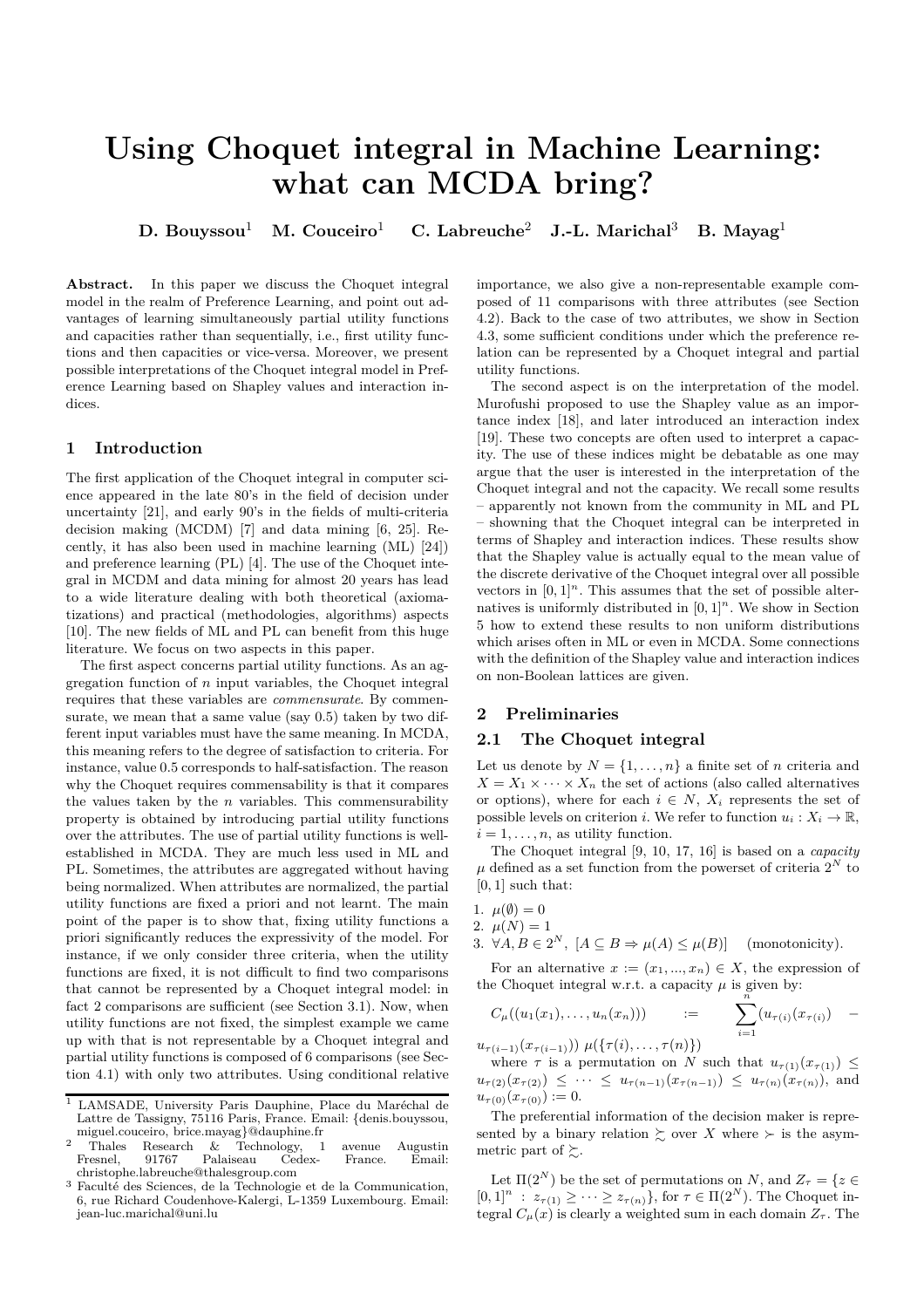weights of criteria change from a domain  $Z<sub>\tau</sub>$  to another one *Z*<sub>τ'</sub>, for  $τ, τ' \in \Pi(2^N)$ . Two alternatives are called *comonotone* if they belong to a same set  $Z_{\tau}$ . The Choquet integral is additive for all comonotone alternatives [20].

# **2.2 Interpretation of a capacity**

A capacity is a complex object (it contains  $2^n$  parameters), hence it is useful to provide an interpretation of *µ*.

The Shapley value [22] is often used in MCDA as a tool to interpret a capacity [19, 7, 8]. Actually, the concept of Shapley value comes from cooperative game theory and has been axiomatized in this framework [26]. The Shapley value describes how the worth obtained by all players shall be fairly redistributed among themselves [27].

Let us give a construction of the Shapley value in the spirit of cost allocation (cooperative game theory). *N* is interpreted here as the set of players and  $\mu(S)$  is the cost of the cheapest way to serve all agents in *S*, ignoring the players in  $N \setminus S$ altogether. All players of *N* agree to participate in the collective use of the common technology or public goods. Consider an ordering  $\tau \in \Pi(2^N)$  of the players. Assume that the players are served in the order given by this permutation. Once the *k* first players have been served, the marginal cost of serving the next player according to the permutation is  $\mu({\{\tau(1), \ldots, \tau(k+1)\}) - \mu({\{\tau(1), \ldots, \tau(k)\}) =: h_{\tau(k+1)}^{\tau}(\mu).}$ The Shapley value allocates to agent *i* her expected marginal cost over all possible orderings of agents [22]:

$$
\phi_i(\mu) := \frac{1}{n!} \sum_{\tau \in \Pi(2^N)} h_i^{\tau}(\mu)
$$
  
= 
$$
\sum_{S \subseteq N \setminus \{i\}} \frac{|S|!(n-|S|-1)!}{n!} \Delta_i \mu(S)
$$

where  $\Delta_i \mu(S) := \mu(S \cup \{i\}) - \mu(S)$ . Coefficient  $\frac{|S|!(n-|S|-1)!}{n!}$ is the probability that coalition  $S$  corresponds precisely to the set of players preceding player *i* in a giving ordering.

The *interaction index* [19] between criteria *i* and *j* is defined by

$$
I_{ij}(\mu) := \sum_{A \subset N \setminus \{i,j\}} \frac{|A|!(n-|A|-2)!}{(n-1)!} \Delta_{i,j} \mu(A)
$$

where  $\Delta_{i,j}\mu(A) := \mu(A \cup \{i,j\}) - \mu(A \cup \{i\}) - \mu(A \cup \{j\}) + \mu(A)$ . A positive (resp. negative) interaction depicts a positive (resp. negative) synergy between criteria – both criteria need to be satisfied (resp. it is sufficient that only one criterion is met).

This interaction index was extended to any coalition *A* of criteria [5]:

$$
I_A(\mu) = \sum_{B \subseteq N \setminus A} \frac{(n - |B| - |A|)! |B|!}{(n - |A| + 1)!} \Delta_A \mu(B),
$$

where  $\Delta_A \mu(B) = \sum_{K \subseteq A} (-1)^{|A \setminus K|} \mu(B \cup K)$ . In particular we have

$$
I_{\{i\}}(\mu) = \phi_i(\mu)
$$
 and  $I_{\{i,j\}}(\mu) = I_{i,j}(\mu)$ .

# **3 Choquet integral: the importance of learning utility functions and capacities simultaneously**

### **3.1 The limitation of Choquet integral: a classical example**

A classical example that shows the limitation of the Choquet integral model is [9]:

The students of a faculty are evaluated on three subjects Mathematics (M), Statistics (S) and Language skills (L). All marks are taken from the same scale from 0 to 20. The evaluations of eight students are given by the table below:

|       | $1:$ Mathematics (M) $2:$ Statistics (S) $3:$ Language (L) |    |  |
|-------|------------------------------------------------------------|----|--|
| А     | 16                                                         | 13 |  |
| B     | 16                                                         | 11 |  |
| C     |                                                            | 13 |  |
| D     |                                                            | 11 |  |
| E     | 14                                                         | 16 |  |
| $\,F$ | 14                                                         | 15 |  |
| G     |                                                            | 16 |  |
|       |                                                            | 15 |  |

To select the best students, the dean of the faculty expresses his preferences:

• for a student good in Mathematics, Language is more important than Statistics

$$
\implies A \prec B
$$
 and  $E \prec F$ ,

• for a student bad in Mathematics, Statistics is more important than Language

$$
\implies D \prec C \quad \text{ and } \quad H \prec G.
$$

The two preferences  $A \prec B$  and  $D \prec C$  lead to a contradiction with the arithmetic mean model because

$$
\begin{cases}\nA \prec B \Rightarrow 16 \ w_M + 13 \ w_S + 7 \ w_L < 16 \ w_M + 11 \ w_S + 9 \ w_L \\
D \prec C \Rightarrow 6 \ w_M + 11 \ w_S + 9 \ w_L < 6 \ w_M + 13 \ w_S + 7 \ w_L.\n\end{cases}
$$

Furthermore it is not difficult to see that the other two preferences,  $E \prec F$  and  $H \prec G$ , are not representable by a Choquet integral  $C_\mu$  since

$$
\begin{cases}\nE \prec F \Rightarrow 7 + 7\mu(\{M, S\}) + 2\mu(\{S\}) < 8 + 6\mu(\{M, S\}) + \mu(\{S\}) \\
H \prec G \Rightarrow 8 + \mu(\{M, S\}) + 6\mu(\{S\}) < 7 + 2\mu(\{M, S\}) + 7\mu(\{S\})\n\end{cases}
$$
\ni.e.

\n
$$
\begin{cases}\nE \prec F \Rightarrow \mu(\{M, S\}) + \mu(\{S\}) < 1 \\
H \prec G \Rightarrow \mu(\{M, S\}) + \mu(\{S\}) > 1\n\end{cases}
$$

An important remark in this example is that we try to find a capacity by assuming that the utility functions are fixed. If the latter are not fixed, then  $E \prec F$  and  $H \prec G$  can be modeled by  $C_{\mu}$ , for instance, using these following utility functions:

1: Mathematics (M) 2: Statistics (S) 3: Language (L)  
\nE 
$$
u_M(14) = 16
$$
  $u_S(16) = 16$   $u_L(7) = 7$   
\nF  $u_M(14) = 16$   $u_S(15) = 15$   $u_L(8) = 8$   
\nG  $u_M(9) = 9$   $u_S(16) = 16$   $u_L(7) = 7$   
\nH  $u_M(9) = 9$   $u_S(15) = 15$   $u_L(8) = 8$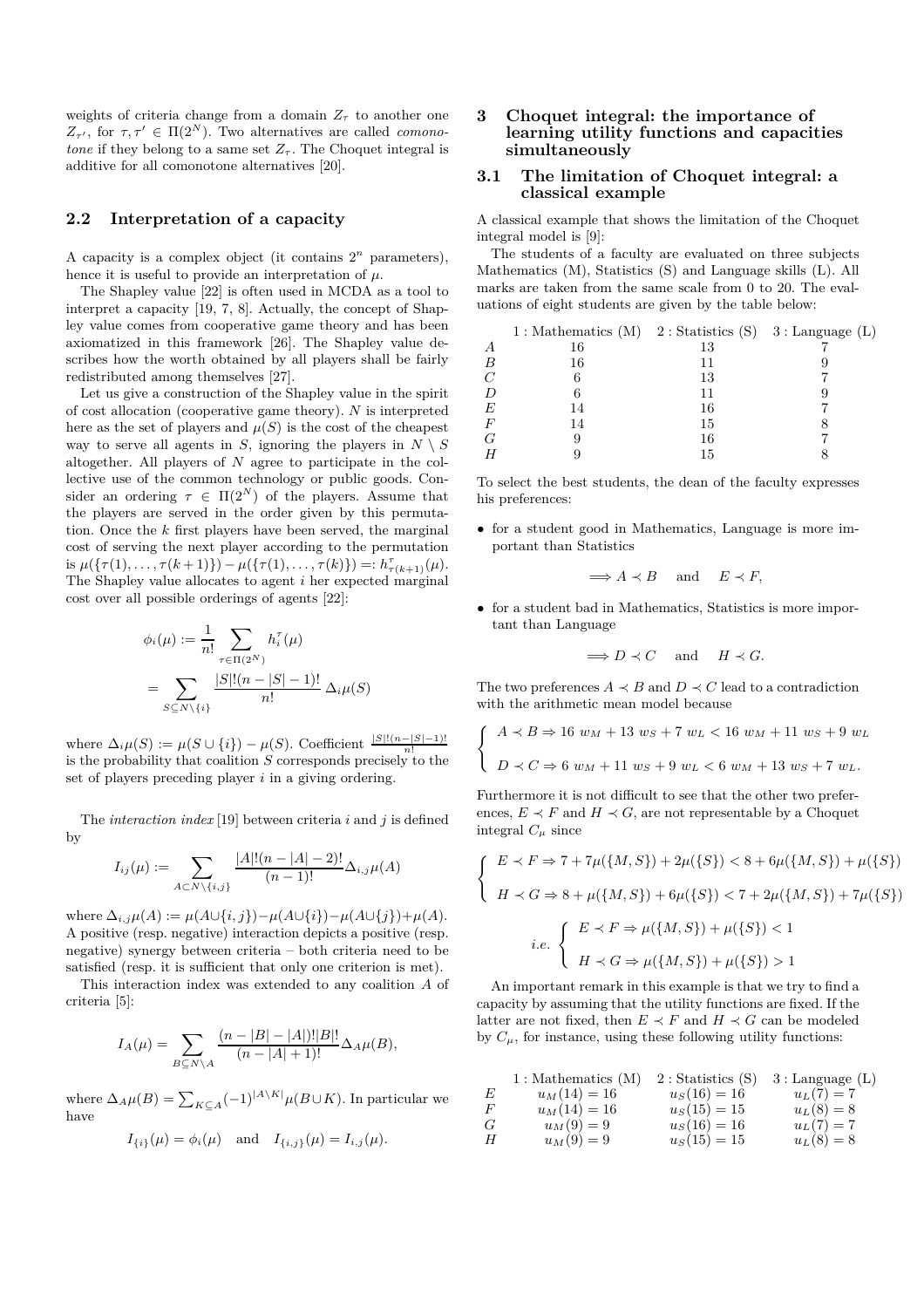Indeed these utility functions lead to the system

$$
\begin{cases} E \prec F \Rightarrow 2\mu(\{M, S\}) - \mu(\{M\}) < 1 \\ H \prec G \Rightarrow \mu(\{M, S\}) + \mu(\{S\}) > 1 \end{cases}
$$

Hence a capacity  $\mu$  such that  $\mu({M, S}) = \mu({M}) =$  $\mu({S}) = 0.6$  can be found. The utility function given above show that for the DM, the interpretation of "a good mark" in mathematics and "a good mark" in statistics is different. Such an interpretation is not in contradiction with the definition of commensurate scales: for  $x_i \in X_i$  and  $x_j \in X_j$ ,

 $u_i(x_i) \ge u_j(x_j)$  iff the DM considers  $x_i$  at least as good as *x<sup>j</sup>* .

Of course, if we assume that  $u_M(a) = u_S(a) = u_L(a)$ , for all  $a \in [0, 20]$ , then  $E \prec F$  and  $H \prec G$  remain not representable by  $C_{\mu}$ . This is not surprising because such situations can be viewed as the representation of preferences in decision under uncertainty where the Choquet integral model is well characterized [20, 21]. The four alternatives *E, F, G, H* are comonotone and thus the preferences  $E \prec F$  and  $H \prec G$ violate comonotone additivity.

To show the limitation of the Choquet integral in MCDA, we look for an example where the utility functions are not fixed a priori. This is the purpose of the next section.

#### **4 Example non representable by a Choquet integral**

We wish to known under which condition  $\succeq$  is representable by a Choquet integral, i.e. there exists  $n$  utility functions  $u_i$ :  $X_i \to \mathbb{R}$  and a capacity  $\mu$  such that for all  $x, y \in X$ 

$$
x \succsim y \Longrightarrow C_{\mu}(u_1(x_1),\ldots,u_n(x_n)) \geq C_{\mu}(u_1(y_1),\ldots,u_n(y_n)).
$$
\n(1)

# **4.1 A counter-example with** 2 **criteria**

Let  $\succsim$  be a weak order on the set  $X = X_1 \times X_2$ . We are interested in conditions that would guarantee that  $\succsim$  can be represented using a Choquet integral model, i.e., that there is a real valued function  $u_1$  on  $X_1$  a real valued function  $u_2$  on  $X_2$  and positive real numbers  $\lambda_1, \omega_1$ , such that:

$$
x \succsim y \iff V(x) \ge V(y),
$$

where  $V$  is a real valued function on  $X$  such that:

$$
V(x) = \begin{cases} \lambda_1 u_1(x_1) + (1 - \lambda_1) u_2(x_2) & \text{if } u_1(x_1) \ge u_2(x_2), \\ \omega_1 u_1(x_1) + (1 - \omega_1) u_2(x_2) & \text{otherwise.} \end{cases}
$$

Such a model is clearly a particular case of the model studied in [2] in which

$$
V(x) = F(u_1(x_1), u_2(x_2)), \t\t(2)
$$

*F* being nondecreasing in its two arguments. We suppose that the conditions underlying the latter model hold. They are given in [2]. We now give an example of a weak order on *X* that cannot be represented using a Choquet integral model whatever the capacity and the functions  $u_1$  and  $u_2$ .

**Example 1** *Let*  $X_1 = \{a_1, b_1, c_1, d_1, e_1, f_1\}$  *and*  $X_2 =$  ${a_2, b_2, c_2, d_2, e_2, f_2}.$ 

*Suppose that the relation*  $\geq$  *is such that:* 

$$
(a_1, e_2) \sim (b_1, d_2)
$$
  
\n
$$
(c_1, d_2) \sim (a_1, f_2)
$$
  
\n
$$
(c_1, e_2) \not\sim (b_1, f_2)
$$
  
\n(3)

*and*

$$
(d_1, b_2) \sim (e_1, a_2)
$$
  
(f<sub>1</sub>, a<sub>2</sub>) \sim (d<sub>1</sub>, c<sub>2</sub>)  
(f<sub>1</sub>, b<sub>2</sub>)  $\not\sim$  (e<sub>1</sub>, c<sub>2</sub>) (4)

*It is easy to find a weak order on X that satisfies the conditions in [2] and that includes the relations* (3) *and* (4)*. Moreover, it is not difficult to choose this weak order in such a way as to satisfy* (2) *together with:*

$$
u_1(a_1) \le u_1(b_1) \le u_1(c_1) \le u_1(d_1) \le u_1(e_1) \le u_1(f_1)
$$
  
\n
$$
u_2(a_2) \le u_2(b_2) \le u_2(c_2) \le u_2(d_2) \le u_2(e_2) \le u_2(f_2)
$$
\n(5)

*Since each of triple of relations* (3) *and* (4) *violates the Thomsen condition [13], they cannot be represented using an additive model.*

*Considering the first triple, this implies that it is impossible that we have*

$$
u_1(a_1) \ge u_2(f_2),
$$
  
or  

$$
u_2(d_2) \ge u_1(c_1).
$$

*Indeed, if it were the case the representation for the elements in the triple would be additive, so that the Thomsen condition would be satisfied.*

*Similarly, considering the second triple, it is impossible that we have*

$$
u_1(d_1) \ge u_2(c_2)
$$
  
or  

$$
u_2(a_2) \ge u_1(f_1).
$$

*Hence, we must have:*

$$
u_1(a_1) < u_2(f_2),
$$
\nand

\n
$$
u_2(d_2) < u_1(c_1),
$$
\nand

\n
$$
u_1(d_1) < u_2(c_2)
$$
\nand

\n
$$
u_2(a_2) < u_1(f_1).
$$

*It is not difficult to see that, together with* (5) *this leads to contradiction.*

*Hence any weak order on X that has a representation in model* (2) *satisfying* (5) *and that contains the relations in* (3) *and* (4) *cannot be represented using the Choquet integral model.*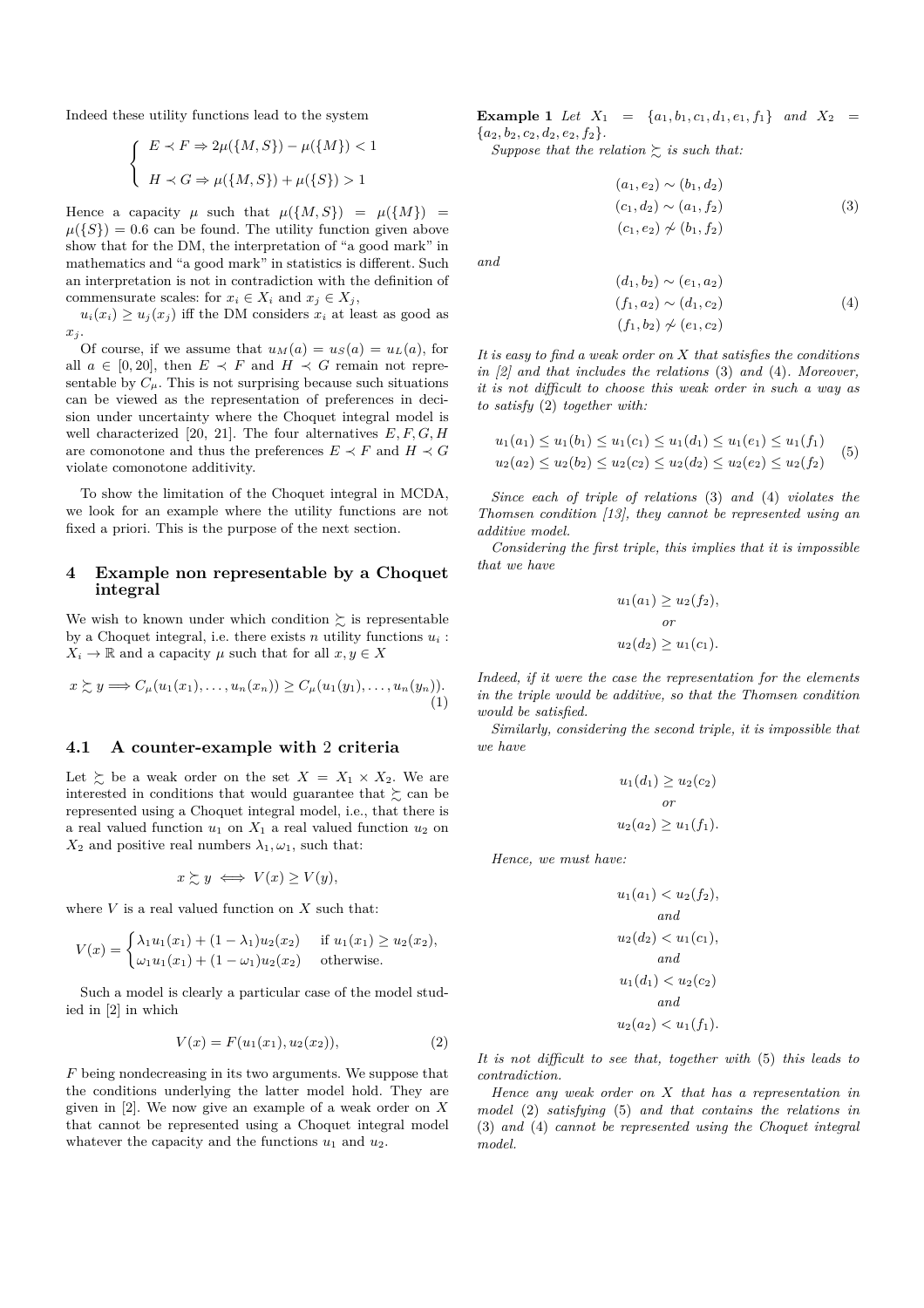### **4.2 A counter-example with** 3 **criteria**

Let  $n = 3$ . We assume that there is an order on attribute 1. For instance,  $X_1$  is a real interval and the utility function is increasing (e.g.  $X_1$  represents the elements of a revenue). Another example:  $X_1 = \{$  "very bad", "bad", "medium", "good", "very good", }, where "very bad" is worse than " bad", etc. The ordering on  $X_1$  is denoted by  $\leq$  and the strict ordering by *<*.

We choose two elements on attributes 2 and 3:

 $y_2, z_2 \in X_2$  and  $y_3, z_3 \in X_3$ .

We choose now eleven elements on attribute 1:

$$
x_1^1, x_1^2, \dots, x_1^{11} \in X_1 \text{ with } x_1^1 < x_1^2 < \dots < x_1^{11}.
$$

We assume that the decision maker provides the following preferential information:

$$
(x_1^1, y_2, y_3) \succ (x_1^1, z_2, z_3)
$$
  
\n
$$
(x_1^2, y_2, y_3) \prec (x_1^2, z_2, z_3)
$$
  
\n
$$
(x_1^3, y_2, y_3) \succ (x_1^3, z_2, z_3)
$$
  
\n
$$
(x_1^4, y_2, y_3) \prec (x_1^4, z_2, z_3)
$$
  
\n
$$
(x_1^5, y_2, y_3) \succ (x_1^5, z_2, z_3)
$$
  
\n
$$
(x_1^6, y_2, y_3) \prec (x_1^6, z_2, z_3)
$$
  
\n
$$
(x_1^7, y_2, y_3) \prec (x_1^7, z_2, z_3)
$$
  
\n
$$
(x_1^8, y_2, y_3) \prec (x_1^8, z_2, z_3)
$$
  
\n
$$
(x_1^9, y_2, y_3) \prec (x_1^1, z_2, z_3)
$$
  
\n
$$
(x_1^{10}, y_2, y_3) \prec (x_1^{10}, z_2, z_3)
$$
  
\n
$$
(x_1^{11}, y_2, y_3) \succ (x_1^{11}, z_2, z_3)
$$

This idea of this example is to introduce sufficiently many comparisons such that there necessarily exist three comparisons of comonotonic alternatives leading to a contradiction.

**Lemma 1** *The previous example is not representable by (1).*

**Proof:** Assume for a contradiction that there exist utility functions  $u_1, u_2, u_3$  and a capacity  $\mu$  representing the previous example. Note that  $u_1(x_1^1) < u_1(x_1^2) < \cdots < u_1(x_1^{11})$ . Let  $V = {u_2(y_2), u_2(z_2), u_3(y_3), u_3(z_3)}$ . These four elements split the real line R into at most five intervals  $(-\infty, v_1]$ ,  $[v_1, v_2]$ ,  $[v_2, v_3]$ ,  $[v_3, v_4]$  and  $[v_4, +\infty)$ , where  $v_1 \le v_2 \le v_3 \le v_4$  and  $V = \{v_1, v_2, v_2, v_4\}.$ 

It is not difficult to see that among  $u_1(x_1^1), u_1(x_1^2), \ldots, u_1(x_1^{11}),$  at least three of them necessarily belong to the same interval. These three values necessarily correspond to three successive elements, denoted by  $x_1^k, x_1^{k+1}$  and  $x_1^{k+2}$ . Hence, in the preferential information, the comparison obtained from  $x_1^k$  and  $x_1^{k+2}$  are the same and are opposite to the comparison obtained with  $x_1^{k+1}$ . More precisely, we have two cases:

• In the first case, we have

$$
(x_1^k, y_2, y_3) \succ (x_1^k, z_2, z_3),(x_1^{k+1}, y_2, y_3) \prec (x_1^{k+1}, z_2, z_3)\nand
$$
(x_1^{k+2}, y_2, y_3) \succ (x_1^{k+2}, z_2, z_3).
$$
\n(6)
$$

As  $u_1(x_1^k)$ ,  $u_1(x_1^{k+1})$  and  $u_1(x_1^{k+2})$  belong to the same interval, the vectors  $(u_1(x_1^k), u_2(y_2), u_3(y_3)),$  $(u_1(x_1^{k+1}), u_2(y_2), u_3(y_3))$  and  $(u_1(x_1^{k+2}), u_2(y_2), u_3(y_3))$ are comonotone, and  $(u_1(x_1^k), u_2(z_2), u_3(z_3)),$  $(u_1(x_1^{k+1}), u_2(z_2), u_3(z_3))$  and  $(u_1(x_1^{k+2}), u_2(z_2), u_3(z_3))$ are comonotone. The Choquet integral is a weighted sum for all comonotone vectors. We denote by  $(w_1^y, w_2^y, w_3^y)$ the weights of criteria (obtained from the capacity  $\mu$ ) for the comonotone vectors  $(u_1(x_1^k), u_2(y_2), u_3(y_3)),$  $(u_1(x_1^{k+1}), u_2(y_2), u_3(y_3))$  and  $(u_1(x_1^{k+2}), u_2(y_2), u_3(y_3)).$ We denote by  $(w_1^z, w_2^z, w_3^z)$  the weights of criteria (obtained from the capacity  $\mu$ ) for the comonotone vectors  $(u_1(x_1^k), u_2(z_2), u_3(z_3)), \quad (u_1(x_1^{k+1}), u_2(z_2), u_3(z_3)) \quad \text{and}$  $(u_1(x_1^{k+2}), u_2(z_2), u_3(z_3))$ . Hence (6) gives

$$
u_1(x_1^k) w_1^y + u_2(y_2) w_2^y + u_3(y_3) w_3^y
$$
  
> 
$$
u_1(x_1^k) w_1^z + u_2(z_2) w_2^z + u_3(z_3) w_3^z
$$
 (7)

$$
u_1(x_1^{k+1}) w_1^y + u_2(y_2) w_2^y + u_3(y_3) w_3^y
$$
  

$$
< u_1(x_1^{k+1}) w_1^z + u_2(z_2) w_2^z + u_3(z_3) w_3^z
$$
 (8)

$$
u_1(x_1^{k+2}) w_1^y + u_2(y_2) w_2^y + u_3(y_3) w_3^y
$$
  
> 
$$
u_1(x_1^{k+2}) w_1^z + u_2(z_2) w_2^z + u_3(z_3) w_3^z
$$
 (9)

Combining (7) with (8) gives

$$
(u_1(x_1^k) - u_1(x_1^{k+1})) (w_1^y - w_1^z) > 0
$$

As  $u_1(x_1^k) < u_1(x_1^{k+1})$ , we obtain  $w_1^y < w_1^z$ . Combining (9) with (8) gives

$$
(u_1(x_1^{k+2}) - u_1(x_1^{k+1})) (w_1^y - w_1^z) > 0
$$

As  $u_1(x_1^{k+2}) > u_1(x_1^{k+1})$ , we obtain the opposite inequality  $w_1^y > w_1^z$ . Hence a contradiction is attained.

• In the second case, we have

$$
(x_1^k, y_2, y_3) \prec (x_1^k, z_2, z_3),(x_1^{k+1}, y_2, y_3) \succ (x_1^{k+1}, z_2, z_3) \text{ and}(x_1^{k+2}, y_2, y_3) \prec (x_1^{k+2}, z_2, z_3).
$$
 (10)

Е

We proceed similarly and a contradiction is also raised.

From the two counter-examples presented above, we can deduce some necessary conditions to represent a preference by the Choquet integral model when utility functions and capacity are unknown a priori. Therefore we hope to entirely characterized this model in the future works. The search of this characterization led us to obtain a first sufficient condition in the case of two criteria.

## **4.3 Sufficient conditions for representability by Choquet integrals with** 2 **criteria**

Let  $X_1, X_2$  be two arbitrary chains (linearly ordered sets), and let  $\succeq$  be a partial relation on  $X_1 \times X_2$ , extendable to a (total)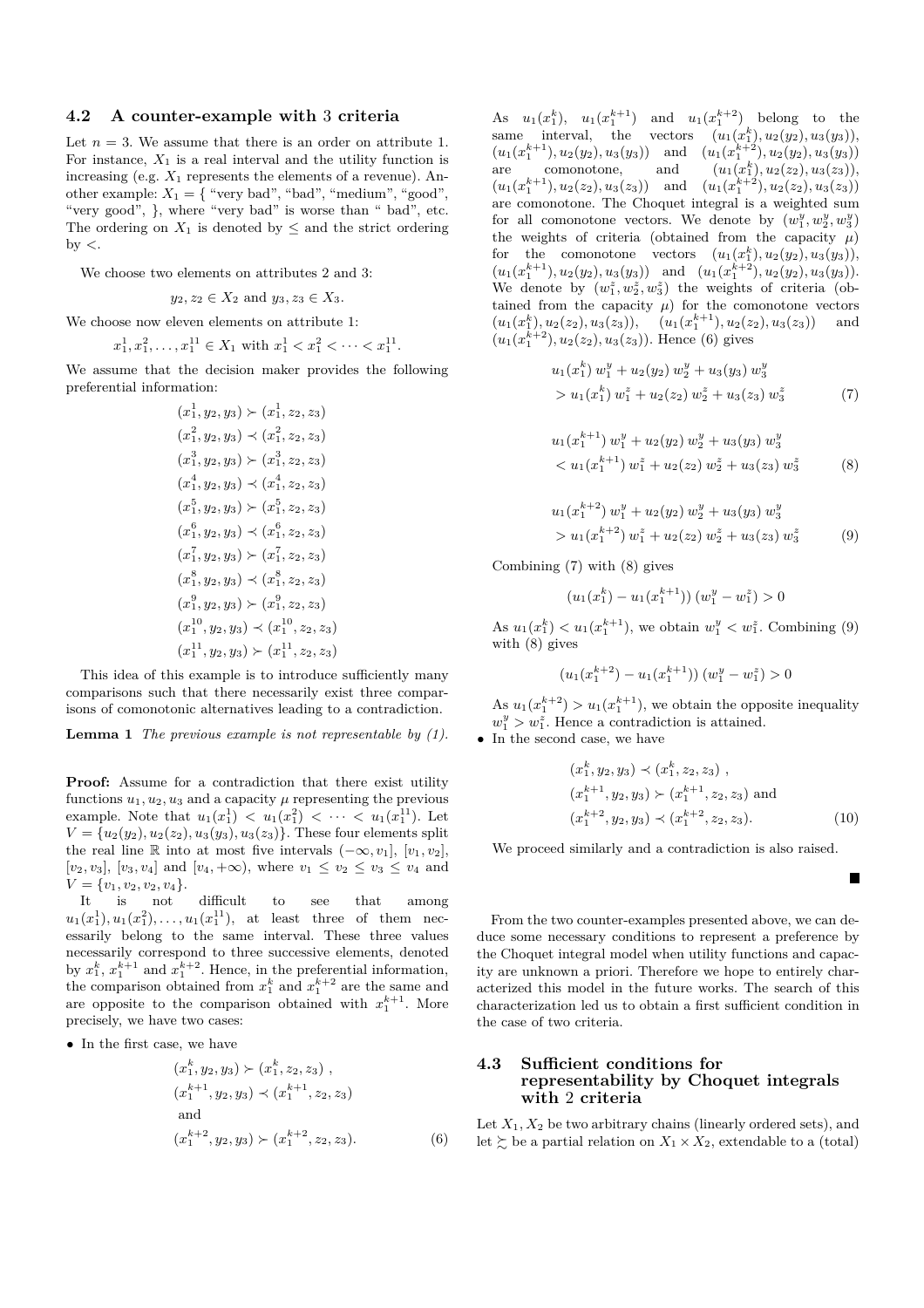preference relation on  $X_1 \times X_2$  (i.e., which does not violate reflexivity, transitivity and the Pareto condition), and let  $\succ$ be its nonsymmetric part ... Denote by  $D(\succeq)$  the universe of *R*, i.e., the set of elements  $x \in X_1 \times X_2$  that appear in some couple in  $\succsim$ .

**Proposition 1** *Every partial relation*  $\geq$  *on*  $X_1 \times X_2$  *for which*  $D(\succeq)$  *is a finite antichain (w.r.t. the componentwise ordering of*  $X_1 \times X_2$  *can be extended to a (total) preference relation on*  $X_1 \times X_2$  *that is representable by a Choquet integral.* 

**Proof:** Suppose that  $D(\succsim) = \{x_1, \ldots, x_n\}, x_i = (x_{i1}, x_{i2}),$ is an antichain. Without loss of generality, we assume that  $x_{11} < \ldots < x_{n1}$  and  $x_{12} > \ldots > x_{n2}$ ; the other possible case can be dealt with similarly. We shall construct utility functions  $u_t: X_t \to \mathbb{R}, t = 1, 2$ , and a capacity  $\mu: 2^N \to [0, 1]$  such that  $x_i \succsim x_j$  implies  $C_\mu(u_1(x_{i1}), u_2(x_{i2})) \leq C_\mu(u_1(x_{j1}), u_2(x_{j2})).$ 

Since  $\geq$  is extendable to a (total) preference relation on  $X_1 \times X_2$ , we can partition  $D(\succeq)$  into (indifference) classes  $C_0, C_1, \ldots$  that are defined recursively as follows:

- 1.  $C_0$  contains all maximal elements for  $\succsim$ , i.e., elements  $y \in$ *D*( $\succeq$ ) such that there is no  $z \in D(\succeq)$  for which  $y \succ z$ ;
- 2. if  $C_0, C_1, \ldots, C_K$  have been defined, then  $C_{K+1}$  contains all *y* ∈ *D*( $\succ$ ) such that *y* ≻ *z* for some *z* ∈ *C<sub>K</sub>*, and there is no  $z' \in D(\succsim) \setminus \bigcup_{0 \leq t \leq K} C_t$  such that  $y \succ z'$ .

Let  $C_0, C_1, \ldots, C_T$  be the thus defined classes.

Consider the capacity  $\mu: 2^N \rightarrow [0,1]$  given by  $\mu({1}) = \mu({2}) = \frac{1}{3}$  and  $\mu({1,2}) = 1$ . Hence,  $C_{\mu}(u_1(a_1), u_2(a_2)) = \frac{2}{3}u_1(a_1) + \frac{1}{3}u_2(a_2)$  if  $u_1(a_1) \le u_2(a_2);$ otherwise,  $C_{\mu}(u_1(a_1), u_2(a_2)) = \frac{2}{3}u_2(a_2) + \frac{1}{3}u_1(a_1)$ .

We construct  $u_t: X_t \to \mathbb{R}$  on  $\{x_{1t}, \ldots, x_{nt}\}, t = 1, 2$ , as follows. Let  $s := \min\{k : x_k \in C_0\}$ . Set  $u_1(x_{s1}) = u_2(x_{s2}) =$ *n*. Hence  $C_{\mu}(u_1(x_{j1}), u_2(x_{j2})) = n$ .

Also, note that  $u_1(x_{k1}) \leq u_2(x_{k2})$  if  $k < s$ , and  $u_1(x_{k1}) \geq$  $u_2(x_{k2})$  if  $k > s$ .

Now, take a sufficiently small  $\epsilon > 0$ , say  $\epsilon = \frac{1}{n}$ . For each  $1 \leq i \leq n$  such that  $x_i \in C_K$ , define

- 1.  $u_1(x_{i1}) = (n (\frac{|j-i|}{2}) K\epsilon)$  and  $u_2(x_{i2}) = (n + |j-i| + K\epsilon)$ if  $k < s$ , and
- 2.  $u_1(x_{i1}) = (n+|j-i|+K\epsilon)$  and  $u_2(x_{i2}) = (n-(\frac{|j-i|}{4})-K\epsilon)$ , otherwise.

It is not difficult to verify that for every  $0 \leq S \leq T$  and *y* = (*y*<sub>1</sub>, *y*<sub>2</sub>) ∈ *C<sub>S</sub>*, we have  $C_{\mu}(u_1(y_1), u_2(y_2)) = n - \frac{S_{\epsilon}}{3}$ , and the proof is now complete.

# **5 Interpretation of the Choquet integral model**

# **5.1 The** [0*,* 1]*<sup>n</sup>* **case**

In the context of MCDA, the Shapley value can be seen as the mean importance of criteria and is thus a useful tool to interpret a capacity [7, 8]. The interpretation of Section 2.2 of the Shapley value is not satisfactory in MCDA since it completely ignores the use of the Choquet integral.

The interpretation of the Shapley value (and the Shapley interaction indices) for the Choquet integral is basically due to J.L. Marichal who noticed that (see [15, proposition 5.3.3 page 141] and also [11, Definition 10.41 and Proposition 10.43 page 369])

$$
I_S(\mu) = \int_{[0,1]^n} \Delta_S C_{\mu}(z) dz
$$

where, for any function  $f$ ,  $\Delta_S f$  is defined recursively by

$$
\Delta_S f(z) = \Delta_i(\Delta_{S \setminus \{i\}} f)(x) \quad \text{for any } i \in S
$$
  

$$
\Delta_i f(z) = f(z|z_i = 1) - f(z|z_i = 0)
$$

The Shapley value appears as the mean of relative amplitude of the range of  $C_\mu$  w.r.t. criterion *i*, when the remaining variables take random values. What is true with Shapley value is also true for interaction indices.

The following lemma is not difficult to prove:

**Lemma 2** *We have*

$$
I_S(\mu) = \int_{[0,1]^n} \frac{\partial^{|S|} C_{\mu}}{\partial z_S}(z) dz
$$

*where the partial derivative is piecewise continuous.*

Here the partial derivative is the local importance of  $C<sub>u</sub>$  at point *z*.

#### **5.2** The case of a subset of  $[0,1]^n$

The set of options that the decision maker finds feasible is often far from covering the whole space *X*. The following example shows that only a subset denoted by  $\Omega$  of  $X$  may be realistic.

**Example 2 (Situation awareness)** *Consider a surveillance system that generates alerts from the information provided by several sensors such as cameras and radars. The system provides a situation awareness of the environment, gathering the identification of the intruder and its accurate localization [23].*

*We are interested in assessing the quality of information provided by the system. To this end, we access the difference between what the system displays to the user and the real situation. Three criteria are considered.*

- Relevance of identity information*: this is the difference between the identity that is obtained by the system and the real identity of the intruder. The determination of a wrong identity has strong consequences on the level of threat associated to the intruder.*
- Rough localization*: There are several particular assets that must be protected in the area that is covered by the surveillance system. Three areas of interest are defined around the assets: the alert zone which is the area at close range of the assets, the warning zone which is the area at medium range of the assets, and the rest of the area. There is a procedure which indicates the action that must be performed by an operator when an intruder is in one of these three zones. The system identifies the area to which intruders belong. Clearly, the identification of a wrong area has a critical consequence on the safety (if an intruder at close range is not seen as being in that area) or the relevance (false alarms) of the system.*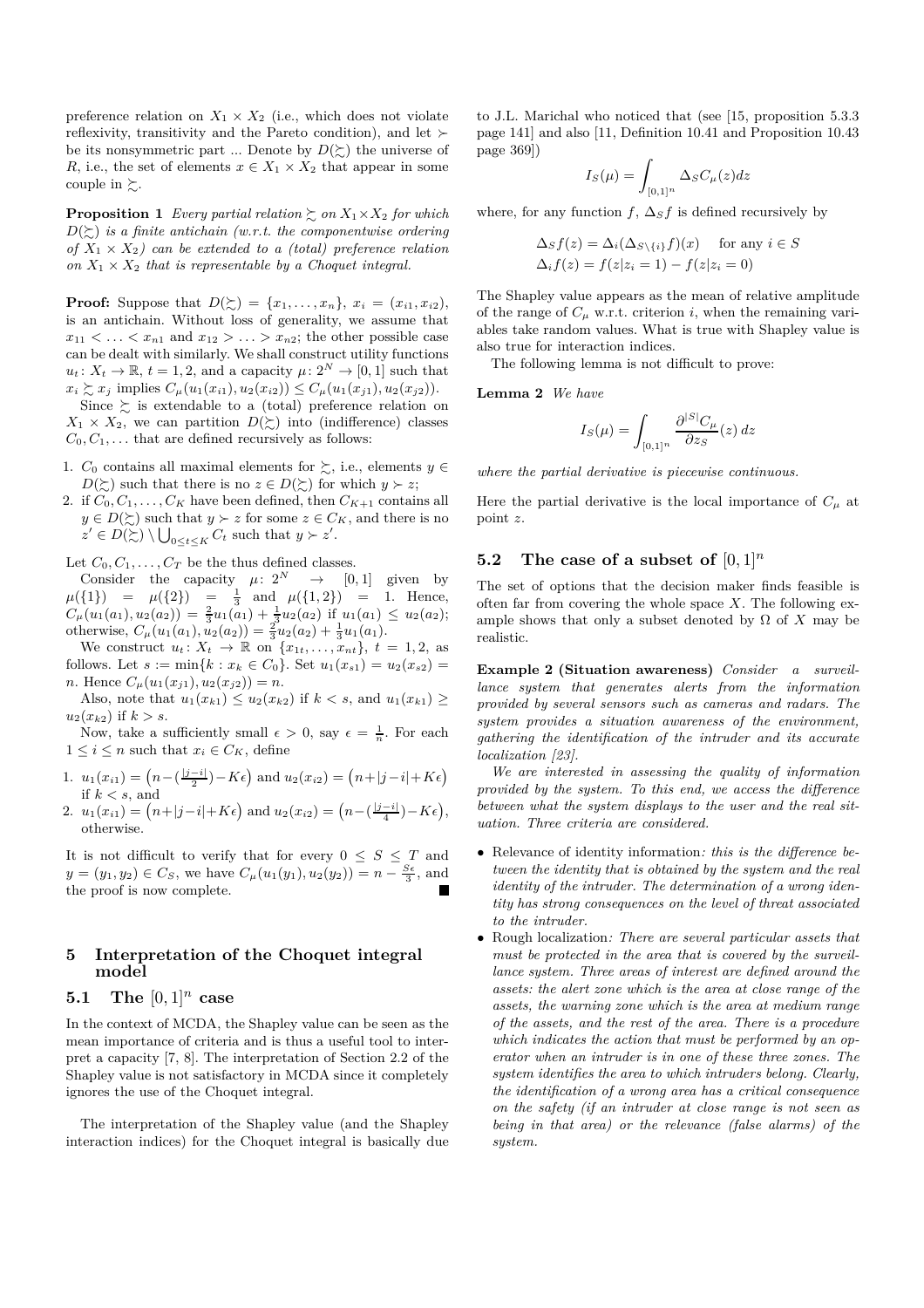• Fine localization*: This is the accuracy of the intruders localization made by the system, i.e., the distance between the localization given by the system and the real one. The decision maker needs to know the accurate location of intruders, especially, in the alert area in order to perform a dissuasive action on the intruders.*

*The last two criteria quantify the consequence with respect to two different points of view attached to localization. These two criteria are statistically correlated. Indeed, when the second criteria is not met, which entails a crude error, then it is not possible that the last criteria is well-satisfied. This implies that the satisfaction of last criterion cannot be better than that of the second criterion. Hence*  $x \in X$  *such that*  $x_3 > x_2$  *is not feasible.*

In MCDA, our starting point is the subset  $\Omega$  of realistic options in  $[0,1]^n$ . One can assume that  $\Omega$  is convex and has a non-zero measure, as it is the case in Example 2. For  $\tau \in \Pi(2^N)$  and  $z \in Z_\tau$ , those coalitions used in the computation of the Choquet integral w.r.t. *z* are  $\emptyset$ ,  $\{\tau(1)\}, \{\tau(1), \tau(2)\}, \ldots, \{\tau(1), \ldots, \tau(n)\}.$  The following set

$$
\mathcal{T} := \{ \tau \in \Pi(2^N) , \, \operatorname{Int}(X_\tau) \cap \Omega \neq \emptyset \}
$$

contains those permutations that are reached when computing the Choquet integral of the elements of  $\Omega$ . The set of coalitions that are used in the previous computations is then

$$
\mathcal{F} = D(\mathcal{T}) := \bigcup_{\tau \in \mathcal{T}} \{ \emptyset, \{ \tau(1) \}, \{ \tau(1), \tau(2) \},
$$

$$
\dots, \{ \tau(1), \dots, \tau(n) \} \}.
$$

A *convex geometry* on *N* is a family F of subsets of *N* satisfying the following properties [3, 12]

- (*i*)  $\emptyset \in \mathcal{F}, N \in \mathcal{F},$
- (*ii*)  $S \in \mathcal{F}$  and  $T \in \mathcal{F}$  implies that  $S \cap T \in \mathcal{F}$ ,
- $(iii) \ \forall S \in \mathcal{F} \setminus \{N\}, \exists i \in N \setminus S \text{ such that } S \cup \{i\} \in \mathcal{F}.$

Note that properties (*i*) and (*ii*) allow to define a closure operator  $\overline{S} = \bigcap \{T \in \mathcal{F} : S \subseteq T\}$  for every  $S \subseteq N$ . The set of *extreme points* of a subset  $S \in \mathcal{F}$  is defined as  $ext(S) = \{i \in S : S \setminus \{i\} \in \mathcal{F}\}\.$  From this set, one can define a shelling process. Starting with the whole set *N*, one may successively eliminate extreme points until the empty set is obtained. This process defines maximal chains of F. A *chain in* F *from*  $S \in \mathcal{F}$  *to*  $T \in \mathcal{F}$ , with  $S \subset T$ , is a set of nested elements of F of the form  $S = K_{i_1} \subset K_{i_2} \subset \cdots \subset K_{i_{m-1}} \subset K_{i_m} = T$ with  $|K_{i_l}| = i_l$  for  $l = 1, ..., m$ , and  $i_1 < i_2 < \cdots < i_m$ . A *maximal chain of*  $\mathcal{F}$  *from*  $S \in \mathcal{F}$  *to*  $T \in \mathcal{F}$ , with  $S \subset T$ , is a chain of F from S to T for which  $m = t - s + 1$  (i.e.  $i_l = s + l - 1$ ) for all *l*) with the previous notation. A *maximal chain of*  $F$  is a maximal chain of  $\mathcal F$  from  $\emptyset$  to  $N$ .

Another interesting case is when the points x are not uniformly spread over  $[0, 1]^n$ . A particular case is when there are some values in  $[0, 1]^n$  that are infeasible. Then, when computing the Choquet integral, some permutations may never occur, and thus some terms  $\mu(S)$  (for some coalitions *S*) may never be used. The Shapley value has been defined for the situation of "forbidden" coalitions.

Let  $F$  be a convex geometry defined on  $N$ . A capacity on F is a function  $\mu : \mathcal{F} \to \mathbb{R}$  satisfying the boundary and monotonicity conditions. Bilbao [1] defined the Shapley value of  $\mu$ as follows

$$
\phi_i^{\mathcal{F}}(\mu) = \sum_{S \subseteq N \setminus \{i\} \,:\, S, S \cup \{i\} \in \mathcal{F}} \frac{C_{\mathcal{F}}(S, S \cup \{i\})}{C_{\mathcal{F}}} \left[\mu(S \cup \{i\}) - \mu(S)\right],\tag{11}
$$

where  $C_F$  is the total number of maximal chains of  $\mathcal F$  and  $C_{\mathcal{F}}(S, S \cup \{i\})$  is the number of maximal chains of  $\mathcal F$  going through *S* and  $S \cup \{i\}$ .

A *reduced game* describes the situation where the players in a coalition *P* never play separately. As a consequence, they can be identified to a unique player denoted by  $[P]$ . Let  $N_{[P]} :=$  $(N\backslash P)\cup\{[P]\}\text{.}$  Let  $\eta_P:\mathcal{P}_P(N)\to 2^{N[P]}$  be defined by  $\eta_P(S)=$ *S* if  $P \not\subseteq S$  and  $\eta_P(S) = (S \setminus P) \cup \{[P]\}$  otherwise. Given *F*, the definition of the set of allowed coalitions  $\mathcal{F}^{N_{[P]}}$  on  $N_{[P]}$  is as follows [14]

$$
\mathcal{F}^{N_{\{P\}}} = \eta_P(\mathcal{T}_P) = \{ \eta_P(S) : S \in \mathcal{T}_P \},
$$

where  $\mathcal{T}_P$  is the set of the elements of all chains  $\emptyset = S_0 \subset$  $\cdots$  ⊂  $S_k$  ⊂  $S_{k+p}$  ⊂  $\cdots$  ⊂  $S_n$  = N of elements of F with  $|S_i| = i$ ,  $S_{k+p} = S_k \cup P$  and  $S_k \in M_P$ , and where  $M_P :=$  $\{S \subseteq N \setminus P : \forall T \subseteq P, S \cup T \in \mathcal{F}\}\$ . The interaction index  $I_P^{\mathcal{F}}(\mu)$  of coalition *P* w.r.t. a capacity  $\mu$  has the expression [14]

$$
I_P^{\mathcal{F}}(\mu) = \sum_{S \in \mathcal{M}_P} \frac{C_{\mathcal{F}^{N_{[P]}}}(S, S \cup \{[P]\})}{C_{\mathcal{F}^{N_{[P]}}}} \Delta_P \mu(S).
$$
 (12)

Lemma 2 can be extended to the current setting in the following way:

**Lemma 3** *We have*

$$
I_S^{\mathcal{F}}(\mu) = \int_{\cup_{\tau \in \mathcal{T}} Z_{\tau}} \frac{\partial^{|S|} C_{\mu}}{\partial z_S}(z) dz
$$

*where the partial derivative is piecewise continuous.*

This formula clearly shows that  $I_S^{\mathcal{F}}(\mu)$  is interpreted as the interaction among criteria *S* for the Choquet integral. Expression (12) provides a combinatorial formulae to compute  $I_{S}^{\mathcal{F}}(\mu).$ 

Note that  $\bigcup_{\tau \in \mathcal{T}} Z_{\tau}$  appears as an approximation of the feasibility domain  $\Omega$ . When this approximation is not so good, it is possible to compute the interaction index by the following expression

$$
\int_{\Omega} \frac{\partial^{|S|} C_{\mu}}{\partial z_S}(z) dz.
$$

This computation might be complex when  $\Omega$  is itself complex.

#### **6 Conclusion**

We have shown the gain in terms of expressivity that is obtained when the partial utility functions are constructed at the same time as the Choquet integral. With only two attributes, an example of non representativity is constructed. It is very special in the sense that the alternatives take special values on a grid. Moreover, again with two attributes,